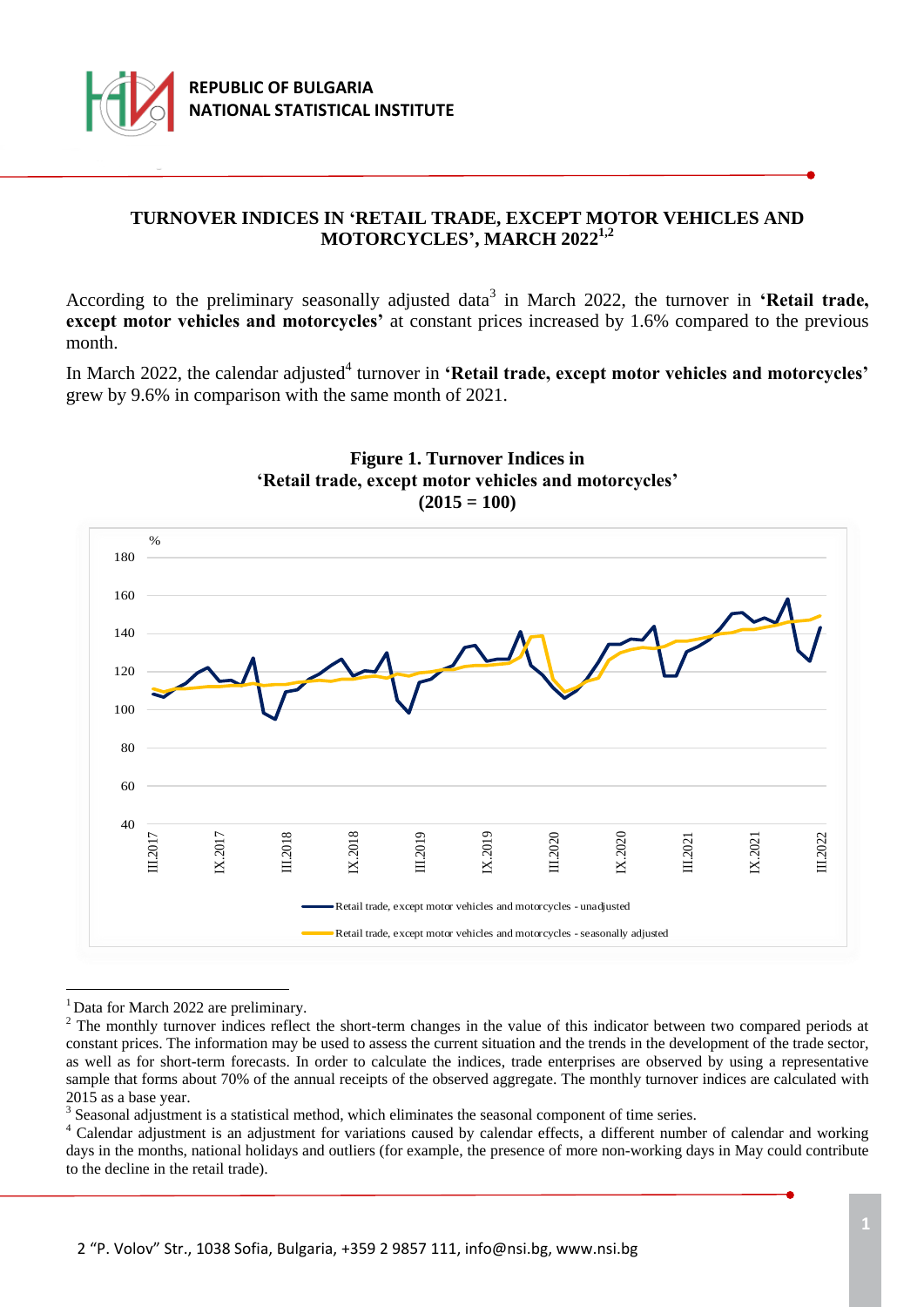

## **Monthly changes**

In March 2022, compared to the previous month, an increase of turnover was observed in 'Retail sale of non-food products (except fuel)' **-** by 3.5%. А decrease was registered in 'Retail sale of automotive fuel in specialised stores' **-** by 1.0% and in 'Retail sale of food, beverages and tobacco' **-** by 0.8%.

A more considerable growth in 'Retail sale of non-food products (except fuel)' was seen in 'Retail sale via mail order houses or via Internet' **-** by 9.0% and in 'Retail sale of computers, peripheral units and software; telecommunications equipment' **-** by 8.3%.



# **Figure 2. Change of turnover in 'Retail trade, except motor vehicles and motorcycles' compared to the previous month (Seasonally adjusted)**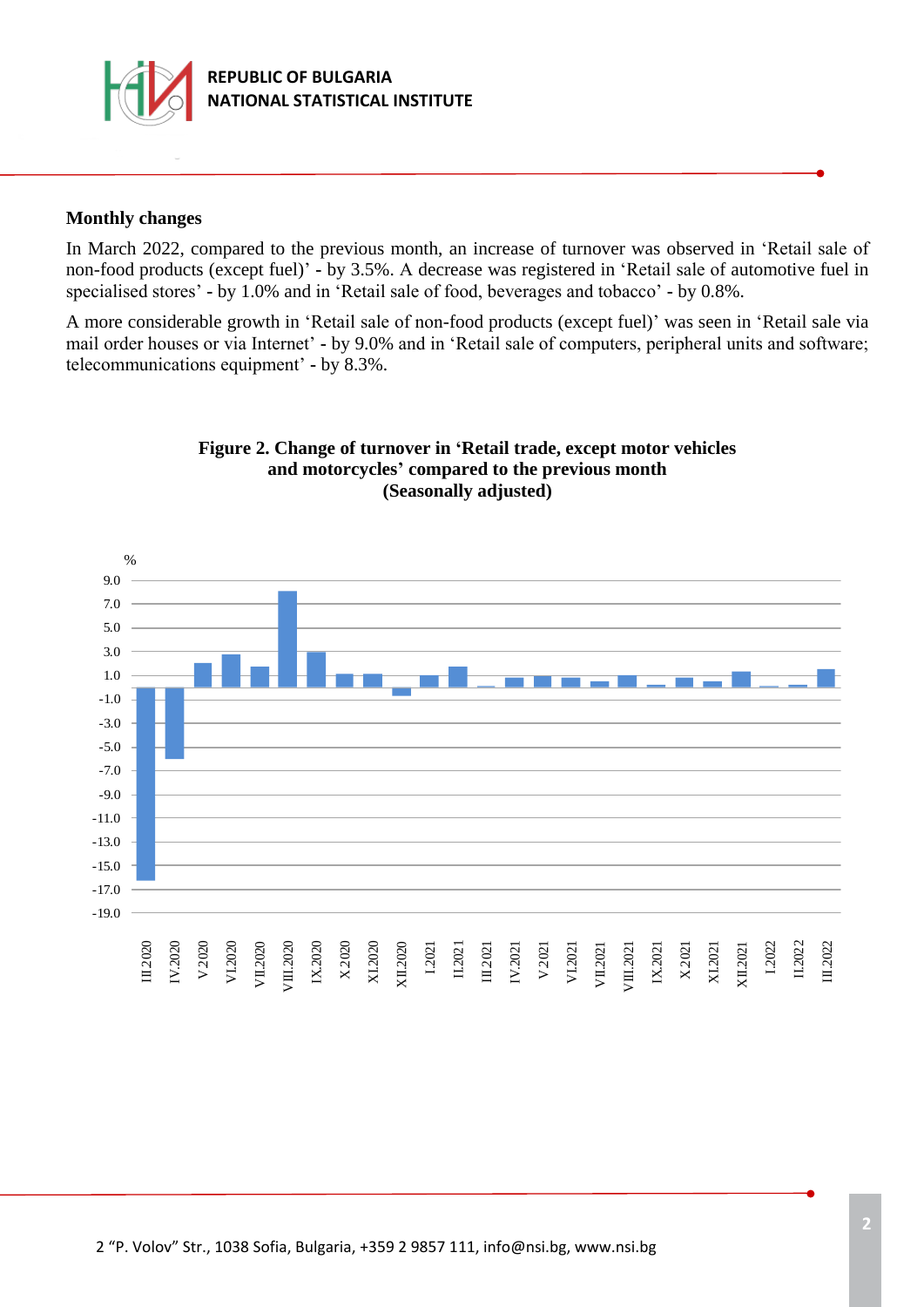

#### **Annual changes**

In March 2022, compared to the same month of 2021, a rise in turnover was observed in all major groups: 'Retail sale of automotive fuel in specialised stores' (14.1%), 'Retail sale of non**-**food products (except fuel)' (13.8%) and 'Retail sale of food, beverages and tobacco' (1.7%).

А more considerable increase in turnover in 'Retail sale of non-food products (except fuel)' was registered in 'Retail sale of computers, peripheral units and software; telecommunications equipment' **-** by 20.4% and in 'Retail sale of audio and video equipment; hardware, paints and glass; electrical household appliances' by 19.5%.



#### **Figure 3. Change of turnover in 'Retail trade, except motor vehicles and motorcycles' compared to the same month of the previous year (Calendar adjusted)**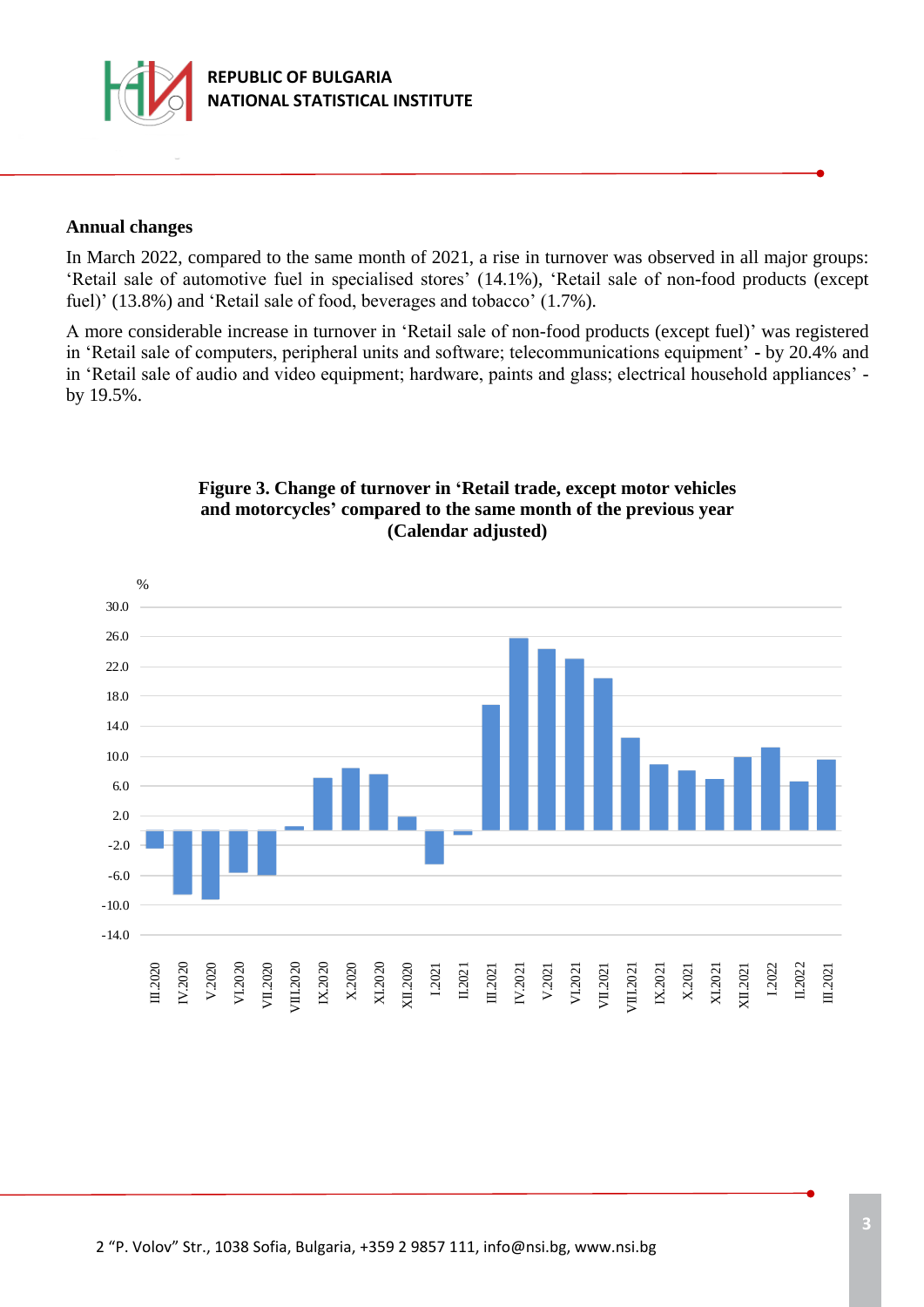

# **REPUBLIC OF BULGARIA NATIONAL STATISTICAL INSTITUTE**

#### **Annex**

### **Table 1**

## **Change of turnover in 'Retail trade, except motor vehicles and motorcycles' at constant prices compared to the previous month<sup>1</sup>**

|                                                                                                                                         |             |        |         |             |              | (Per cent) |  |
|-----------------------------------------------------------------------------------------------------------------------------------------|-------------|--------|---------|-------------|--------------|------------|--|
| <b>Economic activities</b>                                                                                                              |             | 2021   |         | 2022        |              |            |  |
|                                                                                                                                         | $\mathbf X$ | XI     | XII     | $\mathbf I$ | $\mathbf{I}$ | Ш          |  |
| Retail trade, except motor vehicles and<br>motorcycles                                                                                  | 0.8         | 0.6    | 1.3     | 0.2         | 0.2          | 1.6        |  |
| Retail sale of food, beverages and tobacco                                                                                              | 1.4         | 0.6    | $-1.4$  | 0.3         | $-0.7$       | $-0.8$     |  |
| Retail sale in non-specialised stores with food,<br>beverages or tobacco predominating                                                  | 1.7         | 0.7    | $-1.6$  | 0.2         | $-0.9$       | $-1.0$     |  |
| Retail sale of food, beverages and tobacco in<br>specialised stores                                                                     | $-1.0$      | 0.1    | 0.4     | 1.3         | 0.5          | $-0.1$     |  |
| Retail sale of non-food products (except fuel)<br>of which:                                                                             | 0.0         | 0.3    | 0.1     | 1.2         | 1.2          | 3.5        |  |
| Other retail sales in non-specialised stores                                                                                            | $-0.2$      | 1.3    | 2.5     | 0.5         | 0.7          | 1.1        |  |
| Retail sale of textiles, clothing, footwear and<br>leather goods in specialised stores                                                  | $-0.3$      | $-5.1$ | 7.8     | $-0.7$      | 2.2          | 1.0        |  |
| Retail sale of audio and video equipment;<br>hardware, paints and glass; electrical household<br>appliances, etc. in specialised stores | 0.1         | $-2.1$ | 0.1     | 4.1         | 3.4          | 3.5        |  |
| Retail sale of computers, peripheral units and<br>software; telecommunications equipment, etc.<br>in specialised stores                 | $-2.6$      | 1.3    | 2.9     | $-2.0$      | 5.8          | 8.3        |  |
| Dispensing chemist; retail sale of medical and<br>orthopaedic goods, cosmetic and toilet articles<br>in specialised stores              | 2.2         | $-0.6$ | $-3.1$  | 0.5         | $-5.7$       | 0.8        |  |
| Retail sale via mail order houses or via Internet                                                                                       | $-0.8$      | 34.3   | $-19.7$ | $-2.1$      | $-4.9$       | 9.0        |  |
| Retail sale of automotive fuel in specialised stores                                                                                    | 2.3         | 2.0    | 0.4     | 3.5         | 1.7          | $-1.0$     |  |

<sup>1</sup> Seasonally adjusted.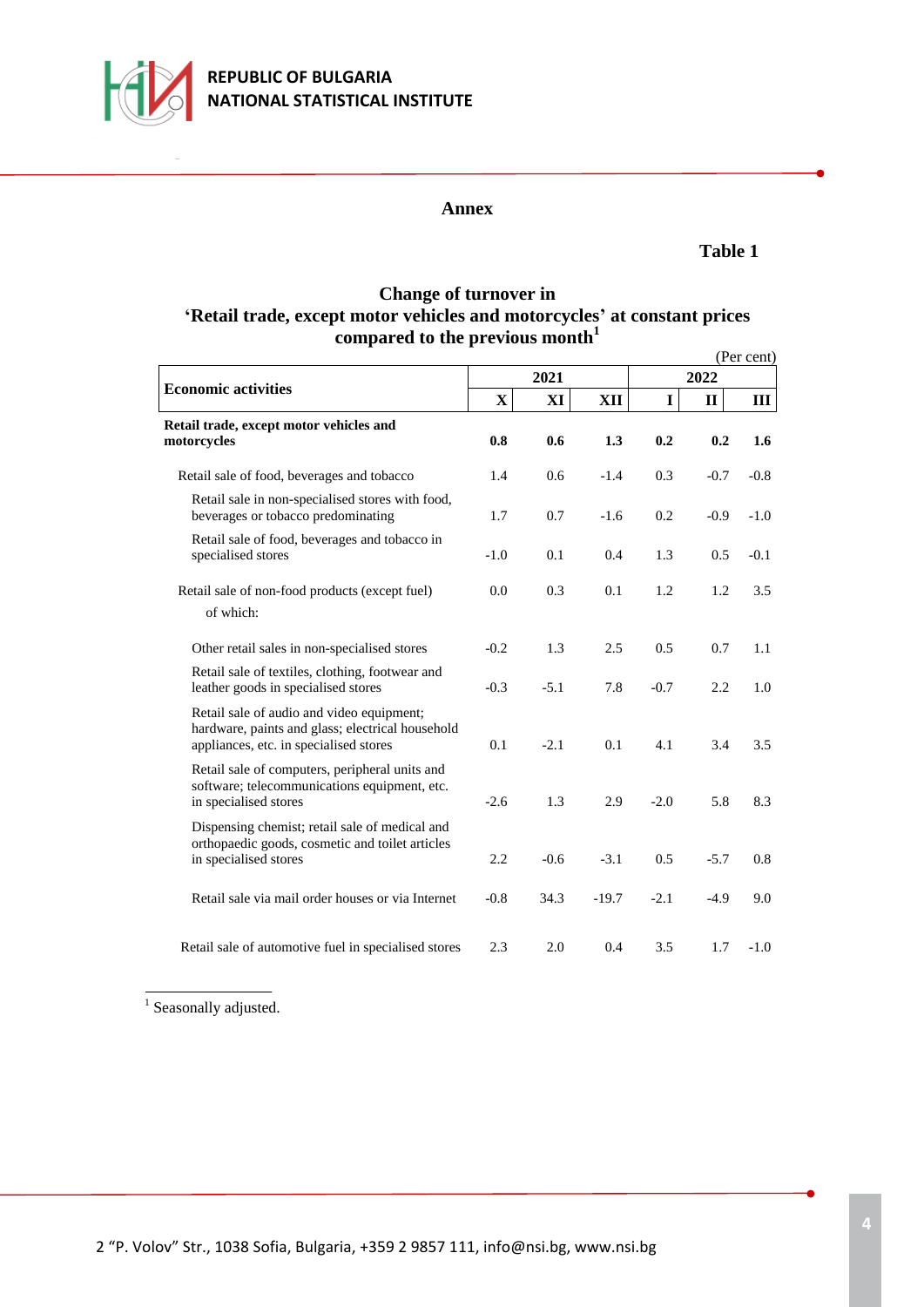

# **Table 2**

## **Change of turnover in 'Retail trade, except motor vehicles and motorcycles' at constant prices compared to the same month of the previous year<sup>1</sup>**

|                                                                                                                                         |             |         |        |      |              | (Per cent) |  |  |
|-----------------------------------------------------------------------------------------------------------------------------------------|-------------|---------|--------|------|--------------|------------|--|--|
| <b>Economic activities</b>                                                                                                              |             | 2021    |        | 2022 |              |            |  |  |
|                                                                                                                                         | $\mathbf X$ | XI      | XII    | I    | $\mathbf{I}$ | Ш          |  |  |
| Retail trade, except motor vehicles and<br>motorcycles                                                                                  | 8.0         | 6.9     | 9.9    | 11.1 | 6.6          | 9.6        |  |  |
| Retail sale of food, beverages and tobacco                                                                                              | 7.7         | 9.6     | 3.1    | 3.9  | 3.4          | 1.7        |  |  |
| Retail sale in non-specialised stores with food,<br>beverages or tobacco predominating                                                  | 9.8         | 11.6    | 4.0    | 4.3  | 3.4          | 1.7        |  |  |
| Retail sale of food, beverages and tobacco in<br>specialised stores                                                                     | $-5.2$      | $-3.1$  | $-3.0$ | 1.0  | 3.4          | 2.4        |  |  |
| Retail sale of non-food products (except fuel)                                                                                          | 8.4         | 4.6     | 13.7   | 14.8 | 6.4          | 13.8       |  |  |
| of which:                                                                                                                               |             |         |        |      |              |            |  |  |
| Other retail sales in non-specialised stores                                                                                            | 0.7         | 3.9     | 12.7   | 12.8 | 12.5         | 12.4       |  |  |
| Retail sale of textiles, clothing, footwear and<br>leather goods in specialised stores                                                  | $-9.4$      | $-13.5$ | 40.8   | 3.8  | $-24.4$      | $-3.7$     |  |  |
| Retail sale of audio and video equipment;<br>hardware, paints and glass; electrical household<br>appliances, etc. in specialised stores | 7.1         | $-4.6$  | $-2.2$ | 2.8  | 7.6          | 19.5       |  |  |
| Retail sale of computers, peripheral units and<br>software; telecommunications equipment, etc. in<br>specialised stores                 | 3.3         | 3.3     | 8.3    | 6.5  | 3.0          | 20.4       |  |  |
| Dispensing chemist; retail sale of medical and<br>orthopaedic goods, cosmetic and toilet articles in<br>specialised stores              | 31.1        | 21.1    | 38.0   | 35.8 | 16.0         | 9.7        |  |  |
| Retail sale via mail order houses or via Internet                                                                                       | $-9.1$      | 10.6    | $-0.2$ | 22.4 | 11.8         | 14.1       |  |  |
| Retail sale of automotive fuel in specialised stores                                                                                    | 6.9         | 9.8     | 13.5   | 17.2 | 14.9         | 14.1       |  |  |

 $\overline{1}$  Calendar adjusted.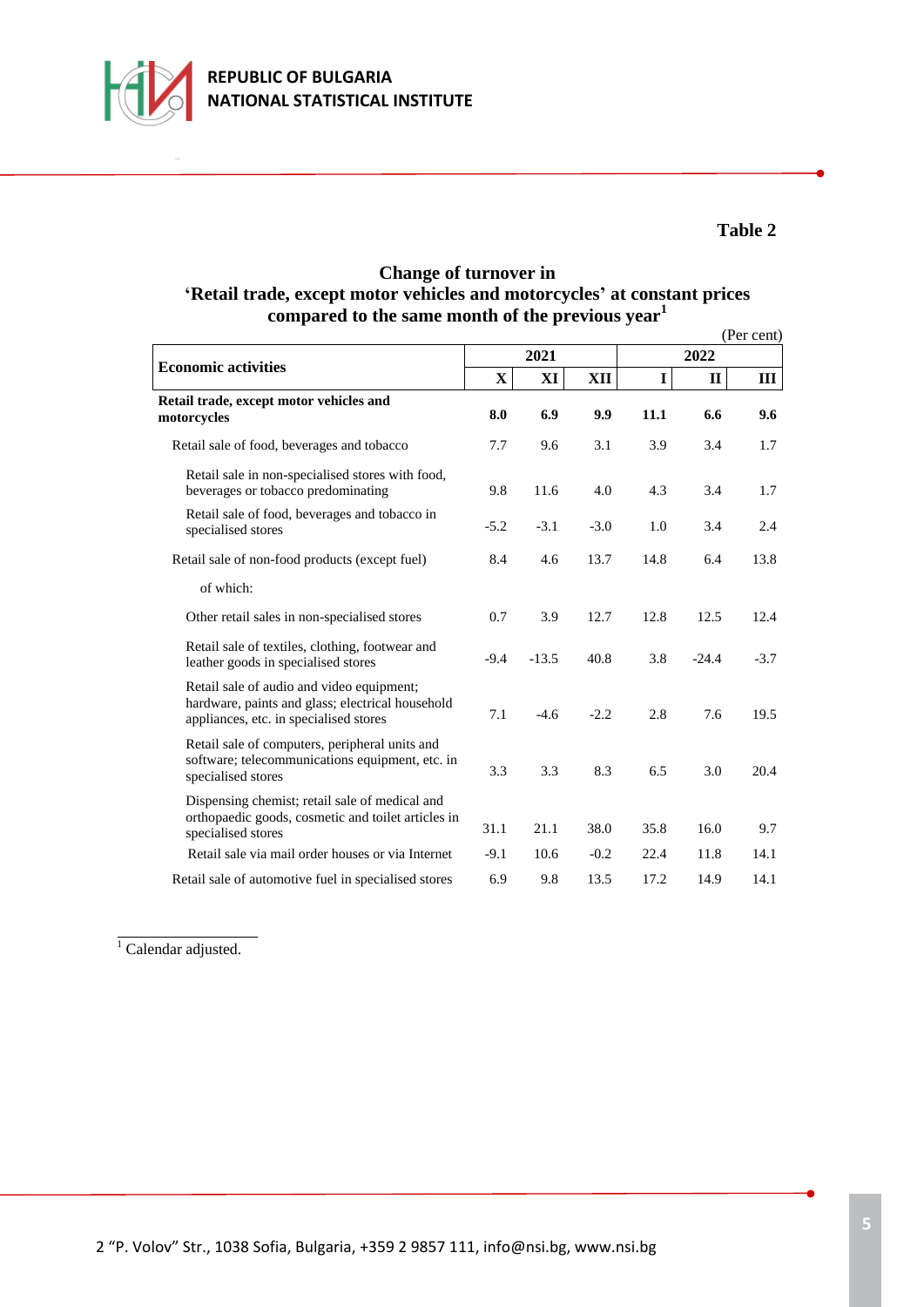

ı

# **Table 3 Turnover Indices in 'Retail trade, except motor vehicles and motorcycles' at constant prices (Seasonally adjusted, 2015 = 100)**

|                                                                                                                                                  |       |       | 2022         |       |             |             |                         |             |       |       |       |              |       |
|--------------------------------------------------------------------------------------------------------------------------------------------------|-------|-------|--------------|-------|-------------|-------------|-------------------------|-------------|-------|-------|-------|--------------|-------|
| <b>Economic activities</b>                                                                                                                       | III   | IV    | $\mathbf{V}$ | VI    | 2021<br>VII | <b>VIII</b> | $\mathbf{I} \mathbf{X}$ | $\mathbf X$ | XI    | XII   | I     | $\mathbf{I}$ | Ш     |
| Retail trade, except motor<br>vehicles and motorcycles                                                                                           | 136.1 | 137.3 | 138.6        | 139.8 | 140.6       | 142.0       | 142.4                   | 143.6       | 144.4 | 146.3 | 146.6 | 146.9        | 149.3 |
| Retail sale of food,<br>beverages and tobacco                                                                                                    | 127.3 | 131.3 | 128.6        | 130.5 | 132.8       | 132.3       | 132.0                   | 133.8       | 134.6 | 132.7 | 133.1 | 132.2        | 131.1 |
| Retail sale in non-<br>specialised stores with<br>food, beverages or<br>tobacco predominating<br>Retail sale of food,                            | 125.8 | 130.2 | 127.2        | 129.0 | 131.5       | 131.2       | 130.9                   | 133.1       | 134.0 | 131.8 | 132.1 | 130.9        | 129.6 |
| beverages and tobacco in<br>specialised stores                                                                                                   | 138.4 | 139.1 | 138.4        | 141.7 | 142.5       | 139.9       | 140.0                   | 138.6       | 138.8 | 139.3 | 141.1 | 141.8        | 141.7 |
| Retail sale of non-food<br>products (except fuel)<br>of which:                                                                                   | 156.5 | 161.2 | 161.9        | 164.1 | 163.7       | 166.4       | 167.3                   | 167.3       | 167.8 | 167.9 | 169.9 | 171.9        | 178.0 |
| Other retail sales in non-<br>specialised stores                                                                                                 | 155.2 | 159.1 | 161.2        | 162.4 | 164.9       | 166.5       | 169.2                   | 168.9       | 171.1 | 175.3 | 176.2 | 177.5        | 179.4 |
| Retail sale of textiles,<br>clothing, footwear and<br>leather goods in<br>specialised stores                                                     | 139.4 | 126.6 | 132.3        | 122.6 | 116.6       | 114.7       | 115.7                   | 115.3       | 109.4 | 117.9 | 117.1 | 119.7        | 120.9 |
| Retail sale of audio and<br>video equipment;<br>hardware, paints and<br>glass; electrical<br>household appliances,<br>etc. in specialised stores | 157.1 | 161.6 | 157.8        | 162.2 | 162.7       | 162.0       | 162.9                   | 163.1       | 159.7 | 159.9 | 166.5 | 172.2        | 178.2 |
| Retail sale of computers,<br>peripheral units and<br>software;<br>telecommunications<br>equipment, etc. in<br>specialised stores                 | 140.4 | 143.2 | 137.3        | 147.2 | 142.2       | 138.8       | 144.5                   | 140.7       | 142.5 | 146.6 | 143.6 | 151.9        | 164.5 |
| Dispensing chemist;<br>retail sale of medical and<br>orthopaedic goods,<br>cosmetic and toilet<br>articles in specialised<br>stores              | 155.8 | 158.3 | 163.3        | 174.3 | 175.5       | 179.4       | 185.4                   | 189.5       | 188.3 | 182.5 | 183.5 | 173.1        | 174.4 |
| Retail sale via mail order<br>houses or via Internet                                                                                             | 407.3 | 429.8 | 407.3        | 430.4 | 427.6       | 439.4       | 429.7                   | 426.3       | 572.4 | 459.4 | 449.7 | 427.7        | 466.1 |
| Retail sale of automotive<br>fuel in specialised stores                                                                                          | 100.7 | 106.5 | 105.3        | 105.0 | 107.3       | 106.2       | 106.0                   | 108.4       | 110.6 | 111.0 | 114.9 | 116.9        | 115.7 |